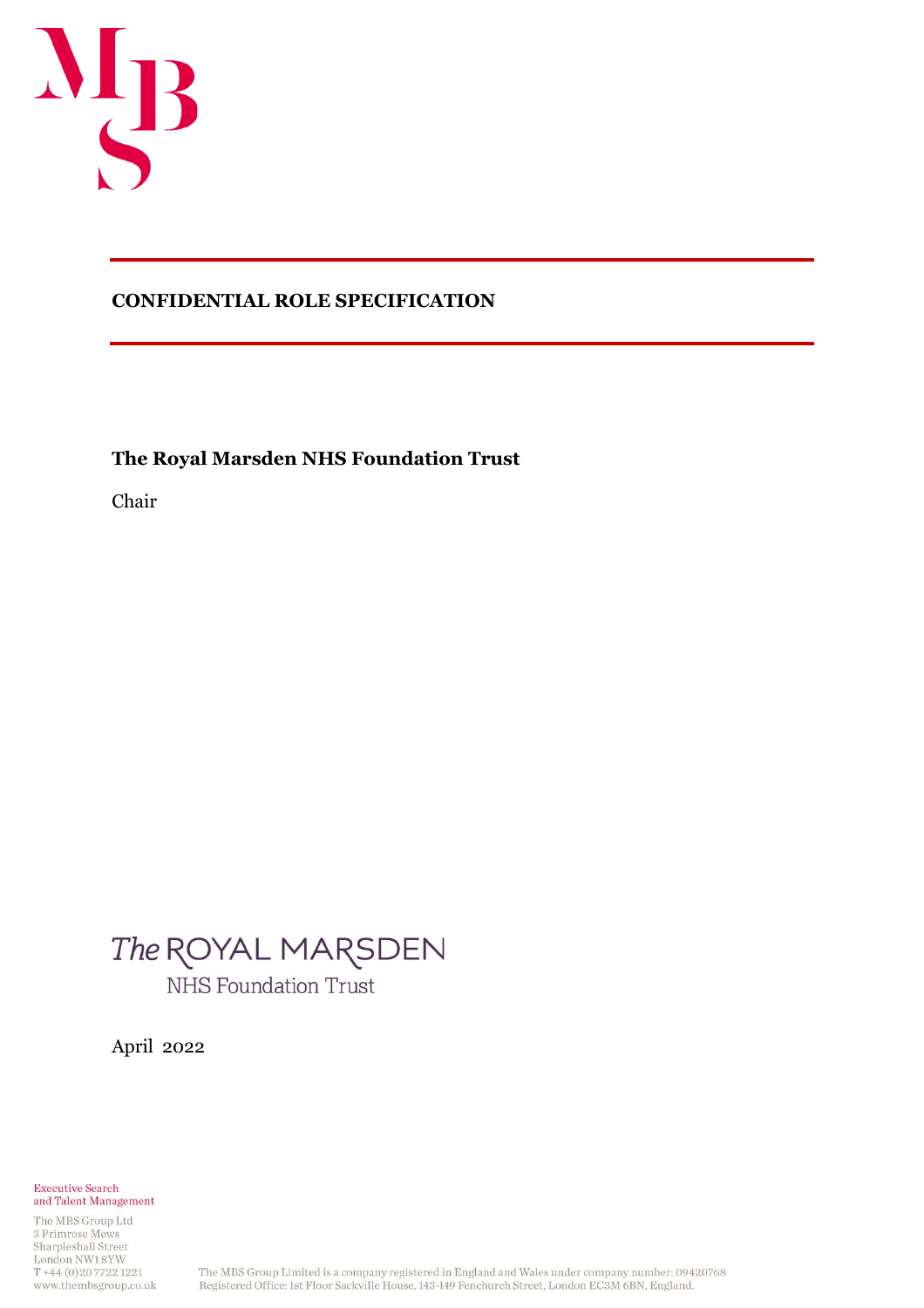

# **Welcome from Mark Aedy, Senior Independent Director**

## April 2022

Hello,

Thank you for your interest in finding out about the role of the Chair of The Royal Marsden, a specialist cancer centre with hospitals in Chelsea and Sutton. This document provides information about the organisation, the Board and the role as well as the application process. I hope it gives you all you need in order to decide whether to apply.

The Royal Marsden's work championing change and improvement in cancer care through research and innovation, education and leading-edge practice is critically important. We are incredibly proud of our international reputation for our ground-breaking work ensuring patients receive the very latest and best in cancer treatment, therapies and care. Similarly, the care and treatment our colleagues have delivered through the pandemic has shown the true professionalism and dedication that is The Royal Marsden's hallmark.

The Board of The Royal Marsden is responsible for our strategic direction and for ensuring we are able to deliver the stretching goals cancer requires us to set ourselves to improve survival and quality of life for all those affected by cancer. Board members have a particularly important role in balancing the multi-faceted roles The Royal Marsden plays as a specialist provider of cancer services, a Biomedical Research Centre, and a provider of private patient services. The Chair also chairs The Royal Marsden Cancer Charity which is close to reaching its  $£70m$  fundraising target for a new state of the art Cancer Centre on the Sutton site. As a group, the Non-Executive Directors bring their experience, wisdom, insight and values to support and challenge our high-performing executive team.

It is the Chair's role to lead the Board and the Non-Executive Directors to maximise the contribution they collectively make to The Royal Marsden's leadership, working closely with our Chief Executive to ensure that this important institution has the greatest possible impact on cancer care, treatment and research here in the UK and globally through practice changing research. At this time of great opportunity, investment and challenge for healthcare as a whole, responding to all that lies ahead of The Royal Marsden with imagination, ambition and a spirit of collaboration will be critical. The Trust has an ambitious and exciting Five-Year Strategic Plan, we are now looking for a Chair who will lead the Board to support delivery of those strategic objectives.

I wish you every success with your application.

Yours faithfully,

Mark Aedy Senior Independent Director



**Executive Search** and Talent Management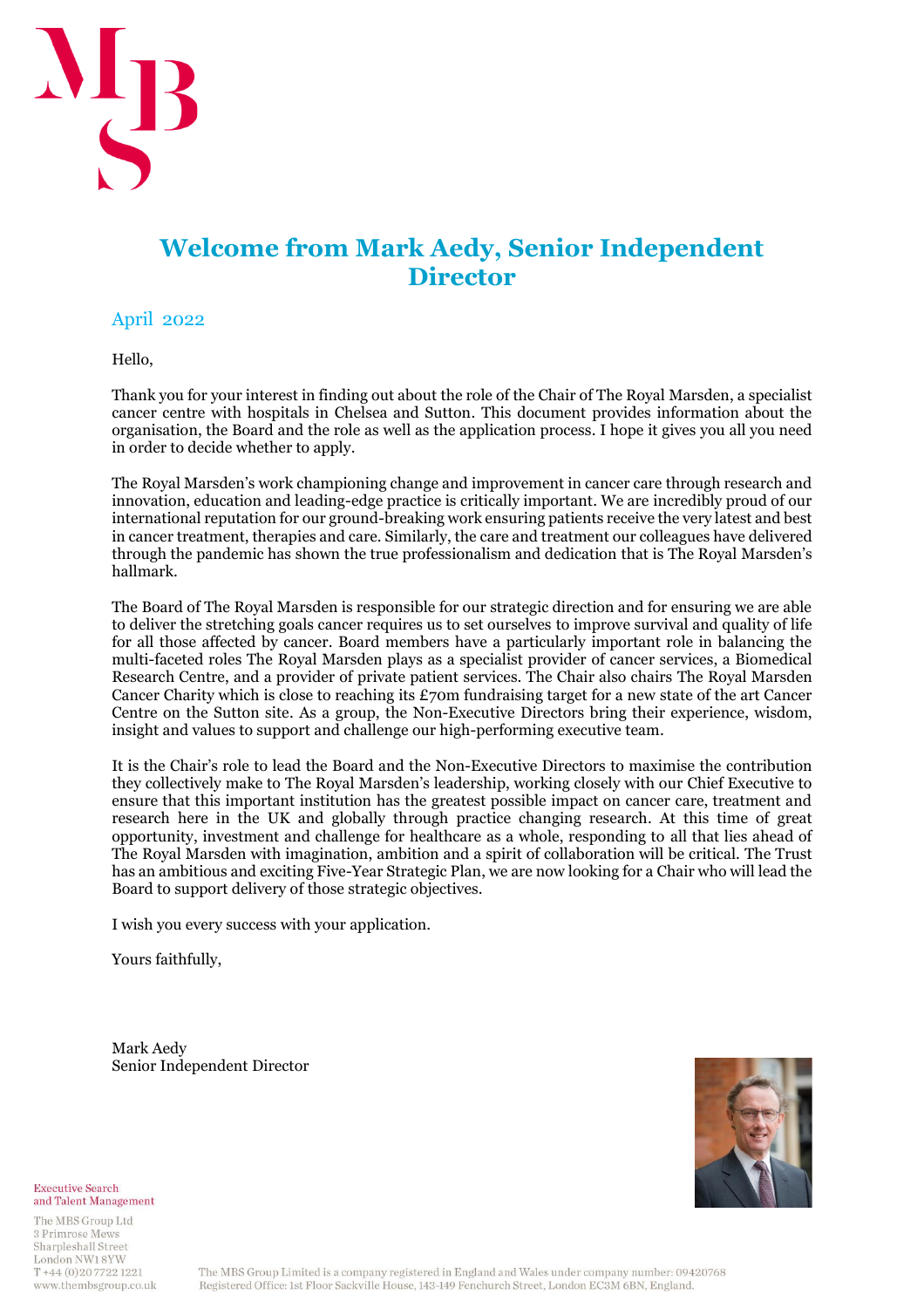

#### **JOB SPECIFICATION**

| Position:     | Chair                                  |
|---------------|----------------------------------------|
| Organisation: | The Royal Marsden NHS Foundation Trust |
| Location:     | London & Surrey                        |
| Website:      | https://www.royalmarsden.nhs.uk/       |

#### **THE ROYAL MARSDEN**

The Royal Marsden NHS Foundation Trust (The Royal Marsden, or the Trust) is the largest comprehensive cancer centre in Europe with a national and international reputation for delivering high quality patient care, cancer research, development and education. A specialist cancer hospital and the national Biomedical Research Centre for Cancer, The Royal Marsden's mission is to make a national and global contribution to cancer research and treatment. Together with its principal research partner, the Institute for Cancer Research (the ICR), The Marsden is one of the top five centres globally for the impact of its research on cancer.

Working collaboratively with the NHS in South West London, North West London, across the capital, and nationally, The Royal Marsden, which has an annual turnover of  $cE_4$ 90m and treats 59,000 patients every year, also founded and hosts RM Partners, the Cancer Alliance for West London, which is improving outcomes for patients across West London and a population of 4 million. As Integrated Care Systems (ICSs) are formally established across the NHS over the coming months, The Royal Marsden will need to work closely with the ICSs in both South West London and in North West London, through RM Partners, which leads whole system planning for cancer for both ICSs.

Driven by the conviction that patients, entrusting their lives to The Royal Marsden, deserve the very best, The Royal Marsden is now working to ensure excellent cancer care through the pandemic, and beyond, to the widest possible population, to accelerate early diagnosis, and to develop new models of care, recognising that the pandemic's impact has made The Royal Marsden's long-standing commitment to equality, inclusivity and diversity more important than ever. Currently, The Royal Marsden employs c.4,500 staff across its London and Surrey locations: it is The Marsden's staff who ensure the world-class quality of the organisation's work, and the Board are wholly committed to nurturing an inclusive working culture that enables them all to thrive and to make their best possible individual contribution to The Royal Marsden's mission.

As a specialist provider, The Royal Marsden prioritises innovation, to ensure that it can act as a test bed of best practice for the NHS. The Trust has a history of trialling new technology, from intensitymodulated radiotherapy techniques, to installing the UK's first Magnetic Resonance Linear Accelerator (MR Linac) machine and developing the largest and most comprehensive programme of robotic surgery in the UK. The recent ESMART trial, which opened in January 2021, to test the benefits of treatment combinations that were previously unavailable for children and young people, is just the most recent example of this.

The Trust is currently delivering a significant digital transformation programme that will improve yet further its ability to care for its patients, and to research and understand their cancers and the best possible treatments, while working as efficiently as possible. This programme will also enable The Marsden to maximise the opportunities represented by digital services and by AI. Building on strong financial performance, grounded in effective financial management, the Trust has also recently opened a prestigious ambulatory care facility in Cavendish Square and will open, in 2023, the state of the art cancer centre, the Oak Cancer Centre, on its Sutton site. Funded primarily by The Royal Marsden

**Executive Search** and Talent Management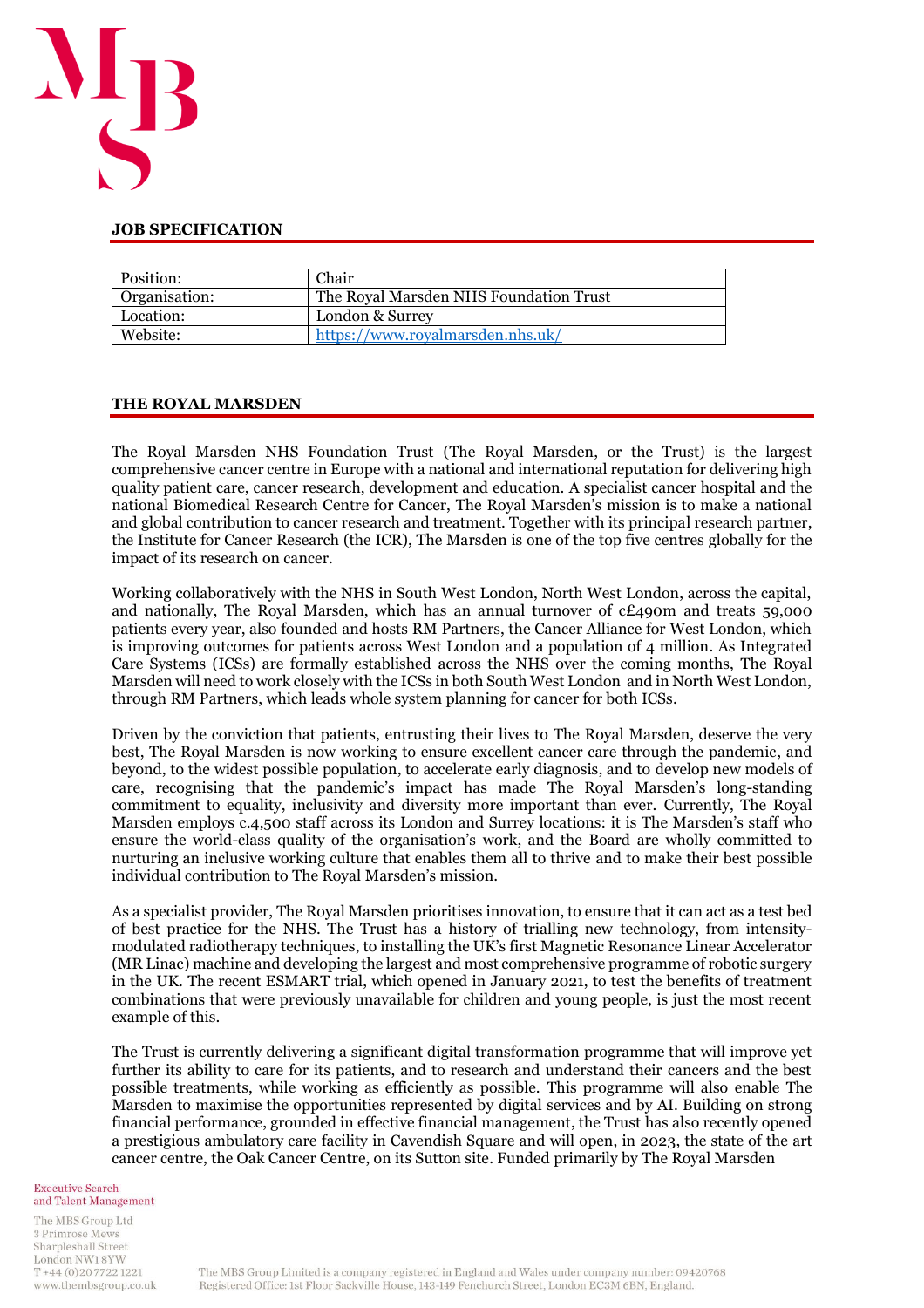

Cancer Charity, The Oak Cancer Centre will speed up the translation of world-leading research into breakthroughs in treatment and care.

The best healthcare requires not only technical and clinical excellence, but the highest standard of care delivery and The Royal Marsden has a consistent record of top decile performance across all aspects of treatment and care. This includes results from national inpatient and outpatient surveys, a customer service excellence award for all services and international accreditation for safety and quality.

Described as a beacon of outstanding practice by the Care Quality Commission (CQC), The Royal Marsden retained its 'Outstanding' rating as a Trust and 'Outstanding' rating for being Well Led following an inspection by the CQC in September and November 2019. Rated Outstanding overall previously, it continued to improve by achieving Outstanding ratings in four of the main categories that CQC rate. This reflects the skills, commitment and culture of the workforce at The Royal Marsden who work to a set of values developed to reflect what staff do every day. The values demonstrate the commitment to excellence and equality in everything that staff do, and provide a strong foundation for the delivery of the very best patient care, service delivery and life-saving research, as well as being embedded in the Trust's wider people management philosophy. These are set out overleaf.

The Royal Marsden has always valued the talents of colleagues and partners from all backgrounds and protected characteristics: excellence requires vibrant diversity and an inclusive culture in which everyone can contribute fully and achieve their full potential. The Trust is also well-known for the platform and development opportunities it has given to a number of individuals from underrepresented backgrounds who have gone on to make a significant contribution in their areas of expertise. However, The Royal Marsden also recognises that its leadership does not currently reflect the full diversity of the communities it serves and is actively working to address this. Looking ahead, the aspiration is for a board that is well-equipped to lead The Royal Marsden towards the next stage of impact on cancer, and that also reflects more fully the diversity of the Trust's staff and patients.

The Trust's Five Year Strategic Plan 2018/19 to 2023/24, can be found on its website[: here.](https://www.royalmarsden.nhs.uk/about-royal-marsden/quality-and-safety/regulatory-information/five-year-strategic-plan)

#### **The Board**

The Royal Marsden is led by a unitary Board of Directors, whose collective expertise, skills and values drive the vision and mission of the organisation. Board members lead the development of strategy, the focus on quality, safety and performance, and ensure effective governance systems, assessment of risk, oversight of The Royal Marsden's working culture and commitments to equality, diversity, inclusion and sustainability, and the organisation's delivery for its patients, colleagues and partners.

Collectively, the Board is responsible for the performance of the organisation: the Chair's role is to lead, manage and develop the Board, enabling it to lead The Royal Marsden effectively, maximising the organisation's impact. The Chair and Non-Executive Directors satisfy themselves as to the integrity of clinical, financial, quality, diversity, workforce and other information, and that the control mechanisms and systems of risk management are robust and defensible.

#### **The Royal Marsden Cancer Charity**

The Royal Marsden Cancer Charity supports The Royal Marsden's work in cancer research, treatment and care. The charity raises and then distributes funds for clinical trials and to support personalised treatment and care, invests in state-of-the-art equipment, and enables the hospital to build new facilities and refurbish existing ones, so that patients will be cared for in the most welcoming, dignified and peaceful environments. In 2020-21, the charity contributed more than  $\pounds$ 43m in support of The Marsden's life-saving research and world-leading treatment and care objectives.

**Executive Search** and Talent Management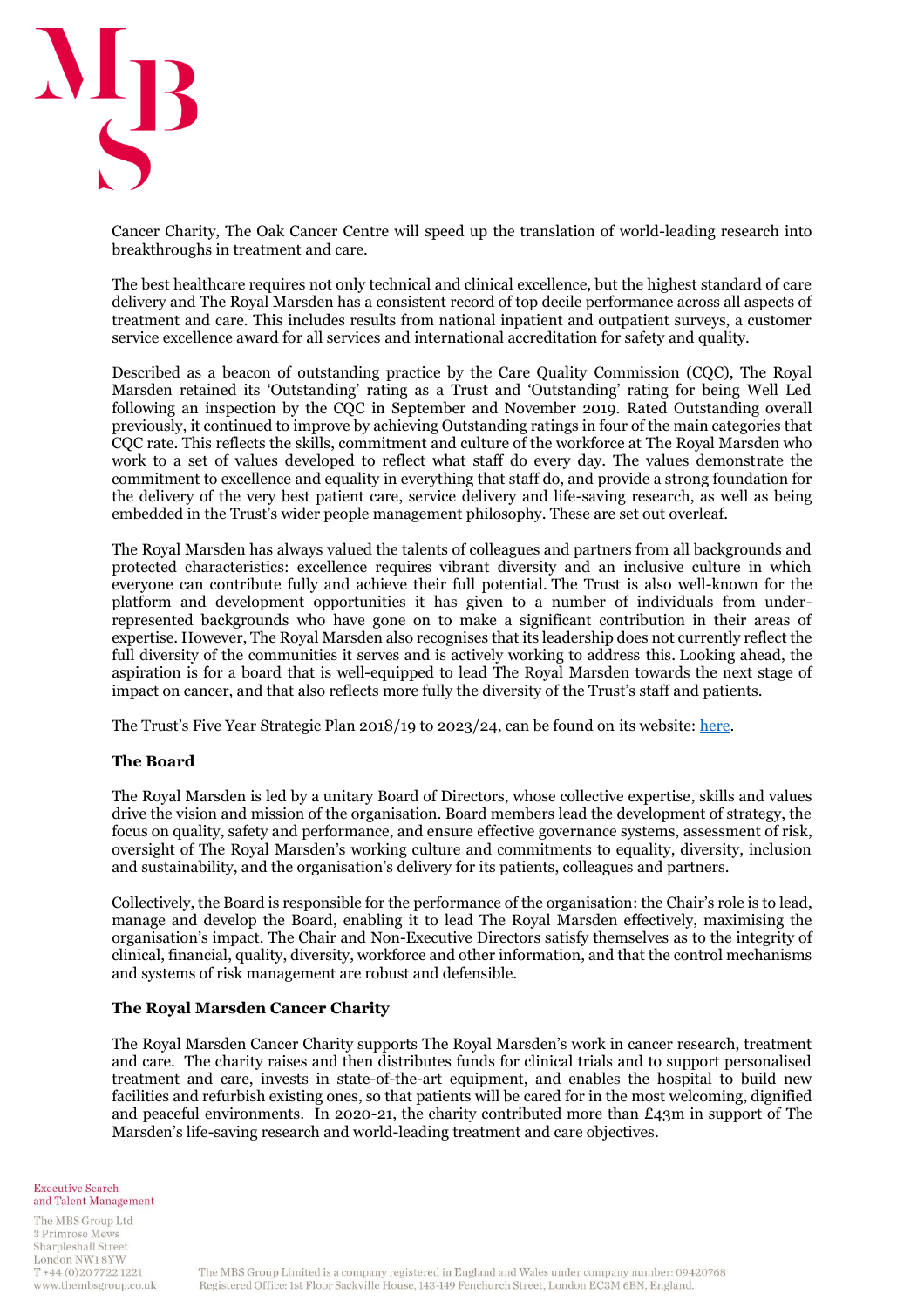

The charity is governed by a Board of Trustees, separately from the Board of The Royal Marsden, under the leadership of the same Chair. The Trustees are Baroness Bloomfield, Varun Chandra, Sir Douglas Flint, Anya Hindmarch, Sir Terry Leahy, Lady Helen Taylor, Brenda Trenowden, Dame Cally Palmer and Professor Nicholas van As.

It is proposed that the Chair of The Royal Marsden will continue also to chair The Royal Marsden Cancer Charity, subject to the future Chair's availability and appetite to lead both boards.

More information about the Charity is available at: [https://www.royalmarsden.org/about-us/who-we](https://www.royalmarsden.org/about-us/who-we-are)[are](https://www.royalmarsden.org/about-us/who-we-are)



#### **Executive Search** and Talent Management

The MBS Group Ltd 3 Primrose Mews Sharpleshall Street London NW18YW  $T + 44(0)2077221221$ www.thembsgroup.co.uk

The MBS Group Limited is a company registered in England and Wales under company number: 09420768 Registered Office: 1st Floor Sackville House, 143-149 Fenchurch Street, London EC3M 6BN, England.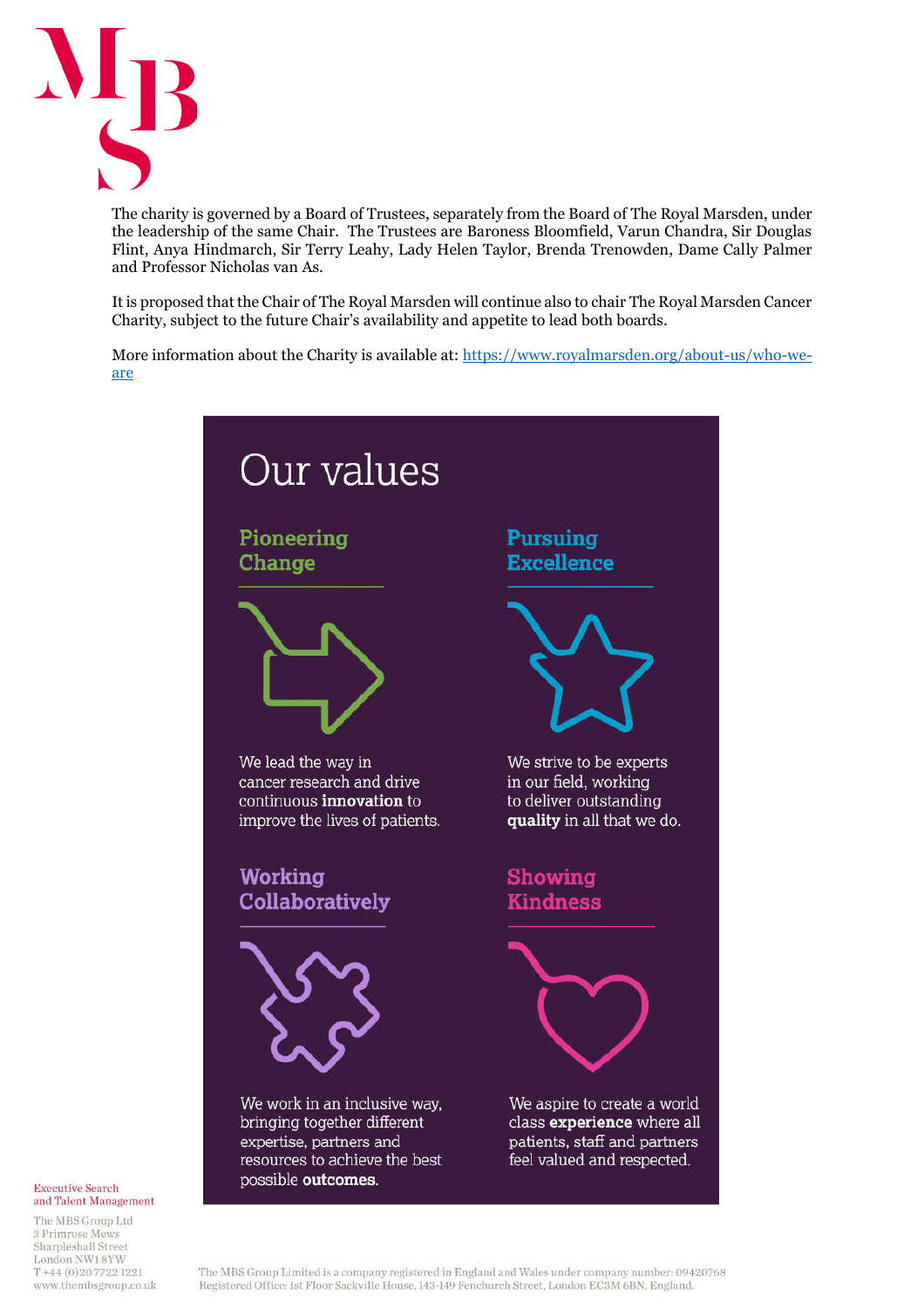

#### **THE ROLE**

After two full three year terms, Charles Alexander, CBE, is stepping down from chairing The Royal Marsden at the end of November 2022, and the Trust is now looking for an appropriate successor, leading the Board through the opportunities ahead.

Responsible for leading, managing and developing the Board, the Chair will enable the Non-Executive Directors to take a broad, strategic view, ensuring that the executive team is appropriately supported and constructively challenged, and that the reporting of performance and progress against agreed strategic goals is monitored. They will, in particular, establish a strong working partnership with The Royal Marsden's Chief Executive, Dame Cally Palmer, enabling her executive leadership of the organisation.

They will also lead the development of the Board, prioritising the building of relationships within and collaboration across the Board. This is a particular priority over the coming year, as two new Non-Executive Directors, in addition to the Chair, join the Board to succeed colleagues whose terms are coming to an end. The Chair will ensure the Non-Executive Directors are collectively equipped with the understanding, skill and insight to discharge their critical strategic leadership role and to make their full contribution to The Royal Marsden's mission. They will also ensure that the Board acts in the best interests of the public and is fully accountable to the public for the services provided by The Royal Marsden and the public funds used.

The Chair also has an important and highly valued ambassadorial role for The Royal Marsden, representing its purpose, priorities and contribution externally. They will work closely with the Chief Executive to ensure that the Trust's influence, reputation and positioning are well-managed, and that relationships and partnerships are being established and nurtured – with existing partners, across the NHS, with The Royal Marsden's communities of patients, carers and colleagues, with the emerging ICSs, and with future partners, including in the private sector. The Chair also chairs the Council of Governors, which represents the views of The Royal Marsden's members, who are drawn from a range of communities. The Council of Governors meets four times a year and is responsible for approving the appointment of the Non-Executive Directors of The Royal Marsden.

#### **KEY ACCOUNTABILITIES**

As a member of the unitary board, the Chair will, like all Directors:

- Contribute to the setting of the Trust's strategic aims, ensuring that the necessary resources are in place for the Trust to meet its objectives, and reviewing management performance;
- Ensure the provision of effective governance of the Trust within a framework of prudent and robust controls which enable risk to be assessed, appreciated and managed, embodying the Trust's values and commitment to equality, diversity and inclusivity;
- Contribute to the review and setting of the Trust's values and standards and ensure that its commitments and responsibilities to its patients, colleagues, partners and others are understood and met;
- Contribute to the ensuring of high standards of corporate governance and personal integrity;
- Provide advice and guidance on issues relevant to their own skills, expertise and experience.

**Executive Search** and Talent Management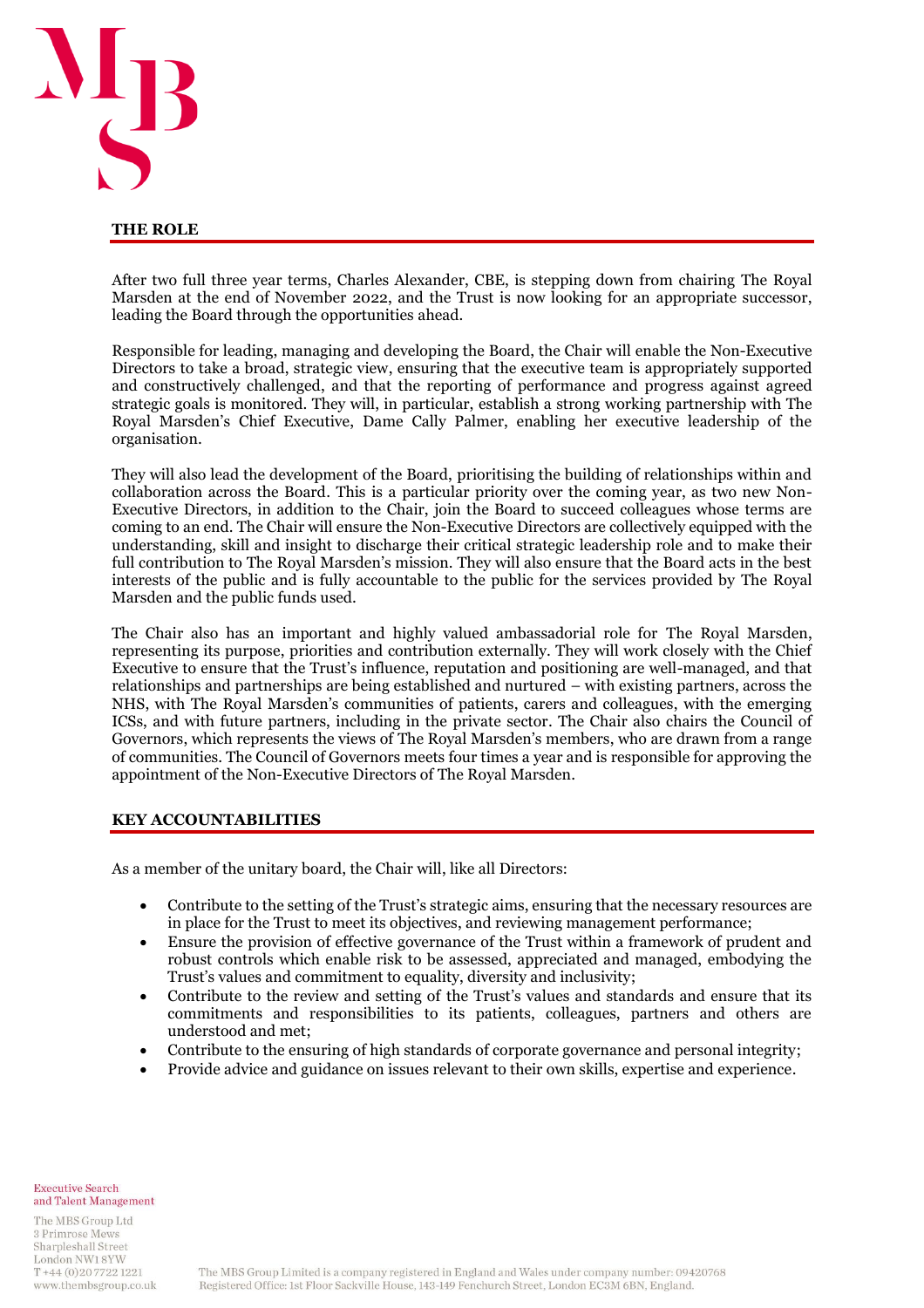

More specifically, the Chair will:

### **Leadership**

- Lead the Board, ensuring that the Non-Executive Directors are able to contribute and guide to the best of their ability, and that the behaviour and culture of the Board are entirely consistent with the Trust's values;
- Take responsibility for the Board's development, ensuring board effectiveness evaluations are carried out with appropriate regularity, bringing in independent input at least once every three years, and including a review of the Board's mix and balance of skills, expertise, understanding and lived experience;
- Understand and build the strengths of the Board team and relationships within the Board, taking steps to address any emerging gaps, and leading the appointment of future Non-Executives who will be able to complement the existing Board team, maximising its diversity and mix of experience and understanding;
- Assess and review the Board's Committee structure, ensuring it remains fit for purpose and that the Committees are chaired by the appropriate Non-Executive Directors, operating to the best of their ability;
- Establish a strong and productive working partnership with the Chief Executive, acting as a sounding board and thinking partner, and supporting their on-going development;
- Support, discuss with, and constructively challenge when appropriate the executive team in general and the Chief Executive specifically in their leadership and management.

#### **Strategy**

- Consider, discuss and agree strategic objectives to secure the Trust's future sustainability and impact, and regularly review and support management performance against those objectives;
- Contribute to ensuring that strategies and actions approved by the Board of Directors are implemented effectively by the Chief Executive and the senior management team, and that delivery of the Annual Plan and Five Year Strategic Plan is monitored.

#### **Performance**

- Provide advice, insight, challenge and direction to ensure the Trust achieves agreed quality and performance standards, scrutinising performance and ensuring the Trust operates effectively, efficiently and economically;
- Participate in any Board induction, training, or evaluation identified;
- Undergo an individual and Board performance appraisal, and attend any additional training highlighted as a result of the evaluation process.

#### **Governance and Risk**

- Contribute to ensuring that there is a comprehensive framework of governance and system of internal controls and that risks are effectively understood, mitigated and managed;
- Assist in determining the level and detail of reports which are needed to maintain confidence that the systems that are established provide a sufficient level of confidence in the control of the Trust;
- Attend and contribute to Board Committee and other meetings as appropriate.

**Executive Search** and Talent Management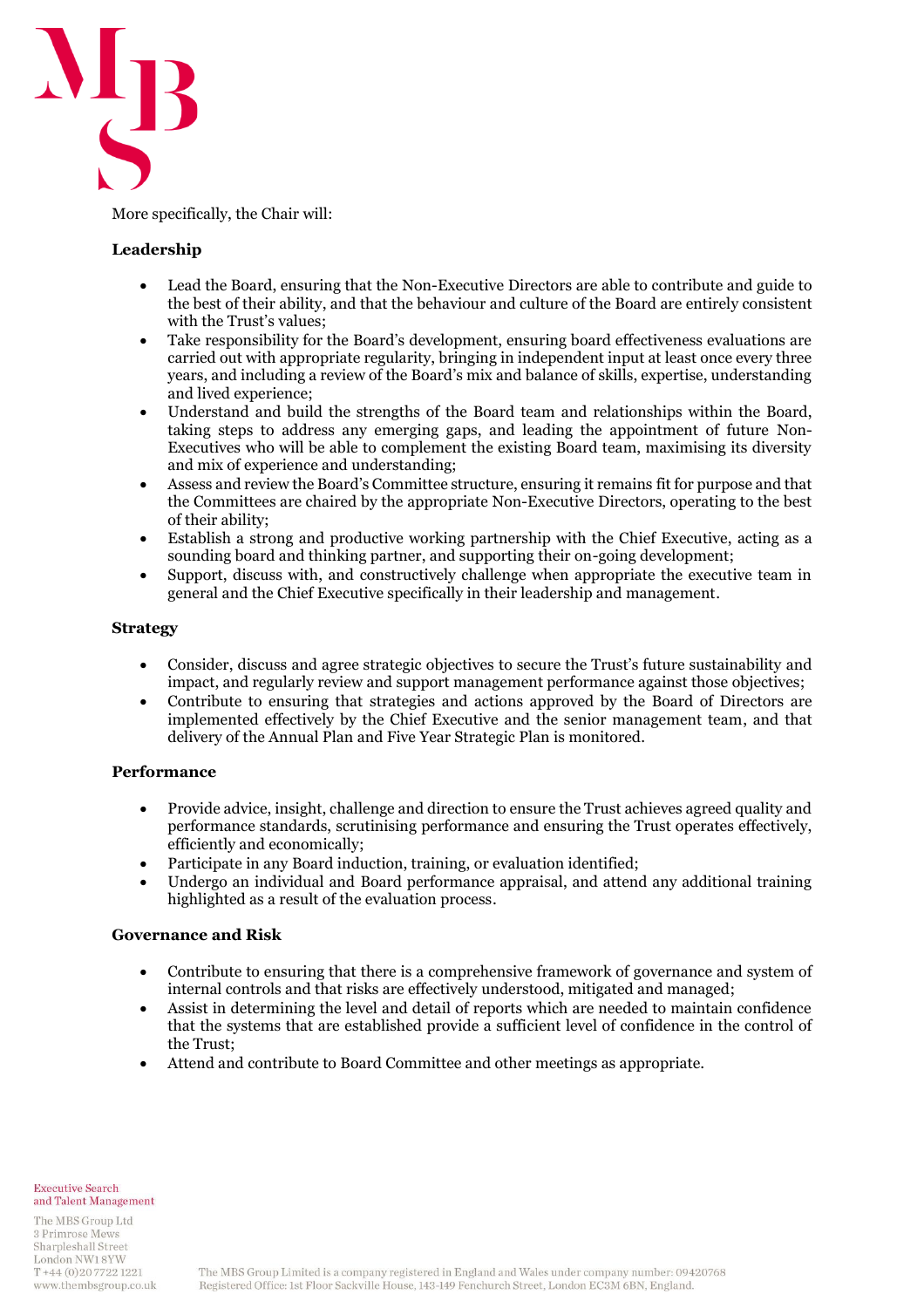

#### **External Relationships**

- Work with the Chief Executive to ensure that, collectively, strong relationships are being built and maintained with key partners and stakeholder groups to promote the effective operation of the Trust, including patients and staff, and the Trust's principal academic partner, the Institute of Cancer Research (the ICR). NHS partners, including the other major London hospitals and the two ICSs most local to The Royal Marsden, commercial and charitable partners and potential partners, the Council of Governors and Membership, and The Royal Marsden Cancer Charity are also important partners and stakeholders, with whom the Trust has, and will maintain, positive relationships;
- Represent The Royal Marsden externally at key events and with important audiences, partners and potential partners.

### **PERSON PROFILE**

The ideal candidate should possess the following personal attributes:

- − Excellent interpersonal, communication and relationship-building skills and the ability to influence and partner with a wide range of stakeholders;
- The ability to listen, mentor and provide wise counsel, taking on different points of view, mediating, debating and challenging constructively;
- − High levels of personal and professional integrity;
- − A demonstrable commitment to equality, diversity and inclusivity;
- The ability to be a role model for The Royal Marsden's values;
- The ability to chair debates and discussions in an inclusive, thoughtful and timely way;
- Be forward-looking and ambitious for The Royal Marsden's future;
- − A demonstrable enthusiasm for committing to The Royal Marsden's work and mission;
- − Readiness to commit appropriate time and energies to The Royal Marsden;
- − The ability to qualify as a public member of the Foundation Trust.

#### **SKILLS AND EXPERIENCES**

The successful candidate must have:

- − Well-established leadership credentials in an organisation of significant scale and complexity, as either an executive or non-executive, and ideally both;
- Board level experience in a significant public, private or third sector organisation;
- − An understanding of how large organisations work, particularly in terms of leadership, management, people, risk and investment;
- − Well-developed strategic skills, and the ability to understand multi-faceted opportunities and challenges, and agree an approach to them;
- Sound understanding of corporate governance;
- Understanding of, and a demonstrable commitment to delivering, the equality, diversity and inclusion agenda;
- − Ideally, a track record of leading in an organisation working in partnership with other organisations, or with complex stakeholders, regulators, or a high public profile;
- − A readiness to develop an understanding of Foundation Trusts, the new ICS structures, the NHS, and the external environment in which they all operate, and their accountability arrangements.

**Executive Search** and Talent Management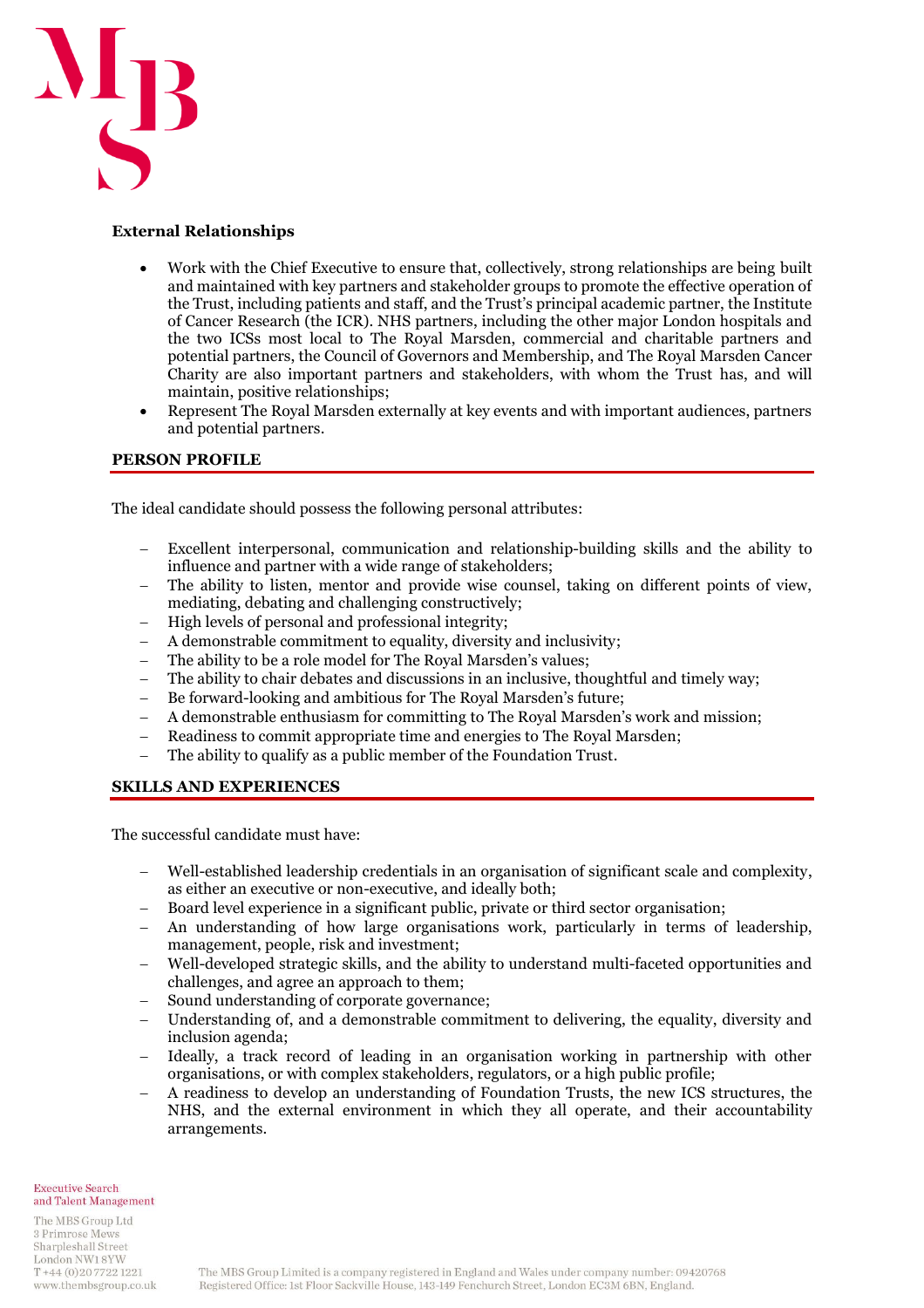

#### **HOW TO APPLY**

The MBS Group are acting as The Royal Marsden's advisors on this appointment. To apply, please send a covering letter and CV to [royalmarsdenapplication@thembsgroup.co.uk](mailto:royalmarsdenapplication@thembsgroup.co.uk) by midday on Monday 9th May. If you would like to discuss the opportunity in more detail, please do be in touch with us by emailing [tori.birkenshaw@thembsgroup.co.uk](mailto:tori.birkenshaw@thembsgroup.co.uk) to arrange a call.

Please also complete the enclosed monitoring information form in Appendix 1 as part of your application.

#### **THE MBS GROUP CONTACTS**

**Elliott Goldstein** Managing Partner

**Hatty Cadman** Director

**Celia Petrie** Researcher

**Tori Birkenshaw** Project Manager

[elliott.goldstein@thembsgroup.co.uk](mailto:elliott.goldstein@thembsgroup.co.uk) +44 (0) 20 7722 1221

[hatty.cadman@thembsgroup.co.uk](mailto:hatty.cadman@thembsgroup.co.uk) +44 (0) 20 7722 1221

[celia.petrie@thembsgroup.co.uk](mailto:celia.petrie@thembsgroup.co.uk) +44 (0) 20 7722 1221

[tori.birkenshaw@thembsgroup.co.uk](mailto:tori.birkenshaw@thembsgroup.co.uk) +44 (0) 20 7722 1221

**Executive Search** and Talent Management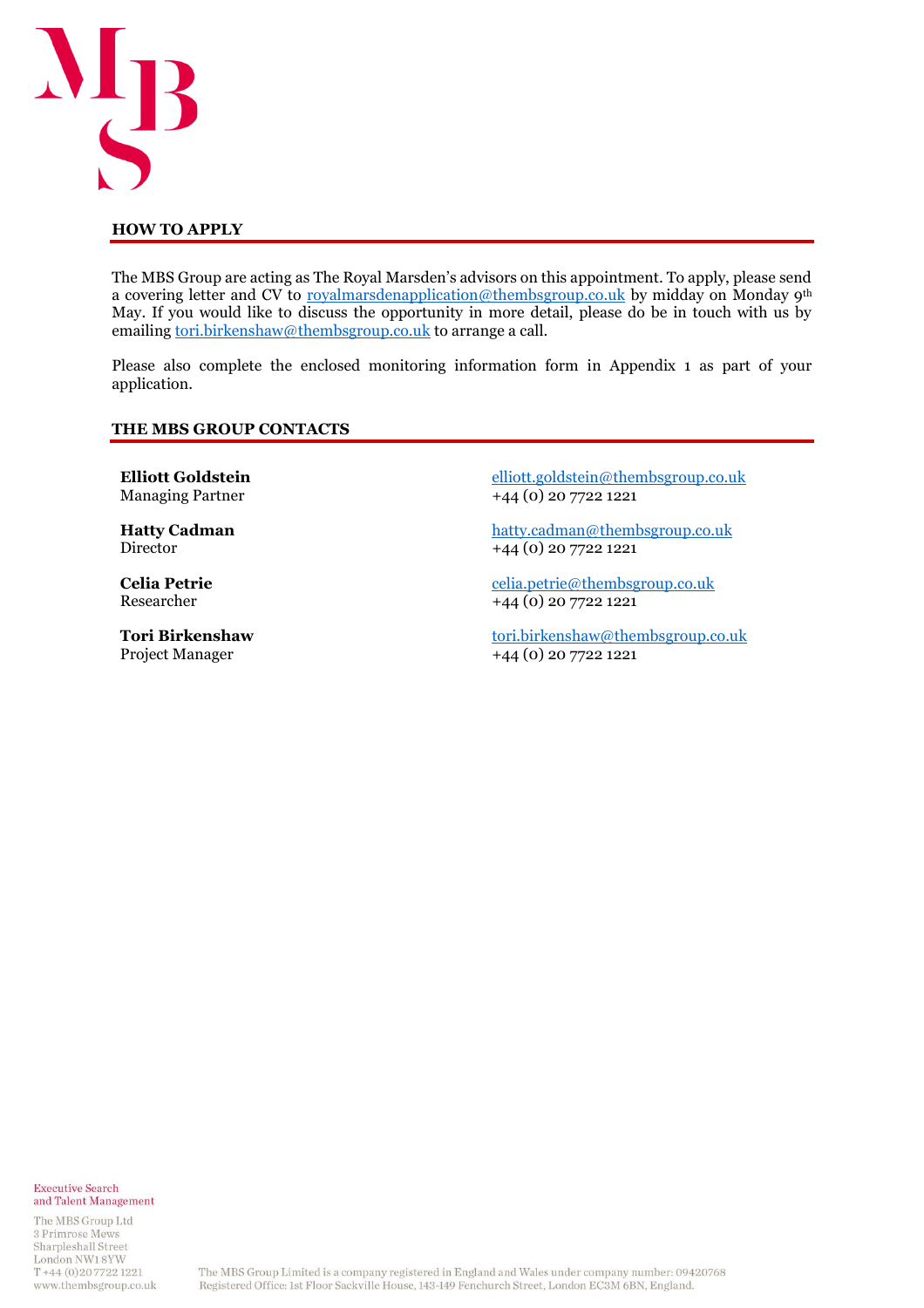

**Personal Details**

| <b>Title:</b>     |  |
|-------------------|--|
| <b>Forename:</b>  |  |
| Surname:          |  |
| <b>Full Name:</b> |  |
| Date of Birth:    |  |
| Gender:           |  |

#### **Equality Monitoring**

| <b>Marital Status (Please select):</b>                     | *Please complete mandatory field |
|------------------------------------------------------------|----------------------------------|
| <b>Sexual Orientation (Please select):</b>                 | *Please complete mandatory field |
| <b>Ethnic Origin (Please select):</b>                      | *Please complete mandatory field |
| <b>Religious Belief (Please select):</b>                   | *Please complete mandatory field |
| Do you regard yourself as having a Disability<br>(Yes/No): | *Please complete mandatory field |
| <b>Disability Categories:</b>                              | *Please complete mandatory field |

#### **Emergency Contact - Personal Details**

| Title:                            | *Please complete mandatory field |
|-----------------------------------|----------------------------------|
| <b>Forename:</b>                  | *Please complete mandatory field |
| <b>Surname:</b>                   | *Please complete mandatory field |
| <b>Relationship to Applicant:</b> | *Please complete mandatory field |

**Executive Search** and Talent Management